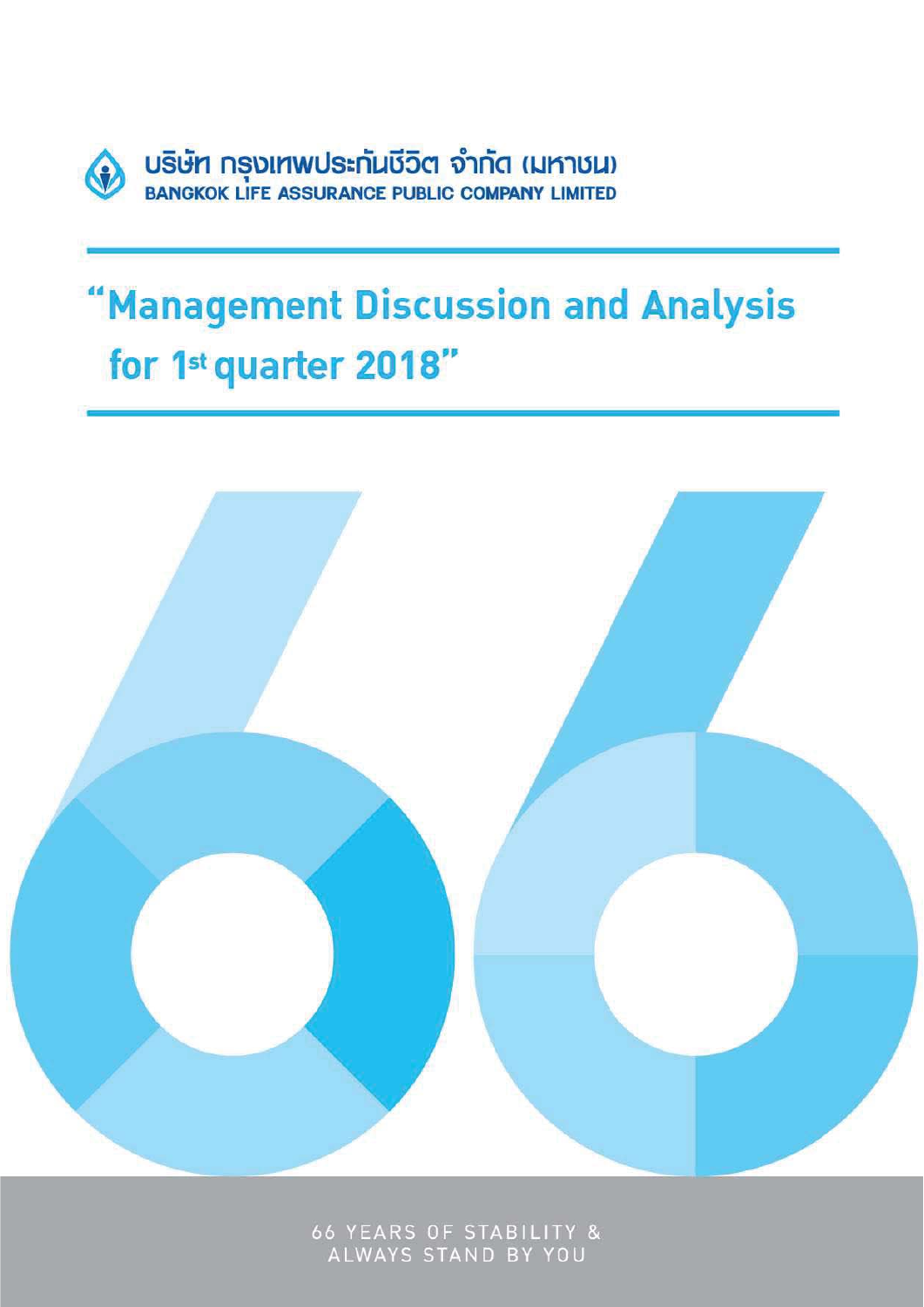## **Summary**

In Q1/2018, the Company had a net profit of Baht 1,759 million, an increase of Baht 831 million or 89% from a net profit of Baht 928 million posted in Q1/2017. In Q1/2018, the Company reversed LAT reserve in a sum of Baht 660 million due to the condition of interest rate which improved to the level that allow the Company to no longer set LAT reserve as at Q1/2018.

In Q1/2018, the Company had a total revenue of Baht 16,239 million, an increase of 4% from Q1/2017. Net premiums written amounted to Baht 12,662 million, an increase of Baht 122 million or 1%. Total investment income amounted to Baht 3,411 million, an increase of Baht 496 million or 17% and other incomes amounted to Baht 165 million.

Total expenses in the Q1/2018 were Baht 14,145 million, a decrease of 3% from Q1/2017. Underwriting expenses amounted to Baht 13,744 million, a decrease of 3% and operating expenses amounted to Baht 400 million, an increase of 6%.

Regarding the Company's solvency, the Company's capital adequacy ratio (CAR) as of Q1/2018 was at 256% which is two times greater than the minimum level required by the Office of Insurance Commission (OIC).

## **Operating Performance**

#### **Table1**: Operating Result Summary

| <b>Statement of income</b>             | <b>Quarter</b> |             |           |         |       |
|----------------------------------------|----------------|-------------|-----------|---------|-------|
| <b>Unit: Million</b>                   | 1/2018         |             | 1/2017    |         | %YoY  |
| Revenues                               |                |             |           |         |       |
| Net premiums written <sup>(1)</sup>    | 12,662         | 100%        | 12,540    | 100%    | $1\%$ |
| Total investment income <sup>(2)</sup> | 3,411          | 27%         | 2,915     | 23%     | 17%   |
| Other income                           | 165            | $1\%$       | 149       | $1\%$   | 11%   |
| <b>Total revenues</b>                  | 16,239         | <b>128%</b> | 15,604    | 124%    | 4%    |
| <b>Expenses</b>                        |                |             |           |         |       |
| Underwriting expenses                  | (13, 744)      | -109%       | (14, 173) | $-113%$ | $-3%$ |
| Operating expenses                     | (400)          | $-3%$       | (377)     | $-3%$   | 6%    |
| <b>Total expenses</b>                  | (14, 145)      | $-112%$     | (14, 550) | $-116%$ | $-3%$ |
| <b>Earning before tax</b>              | 2,094          | <b>17%</b>  | 1,055     | 8%      | 99%   |
| Tax                                    | (335)          | $-3%$       | (126)     | $-1\%$  | 165%  |
| <b>NI</b> (loss)                       | 1,759          | <b>14%</b>  | 928       | 7%      | 89%   |

 $^{(1)}$  Net premiums written = first year premiums + renewal year premiums - premiums ceded  $\pm$  unearned premium reserves  $^{(2)}$  Total investment income = Net investment income +Gains on investments + Gains on revaluation (Trading securities

and Exchange rate)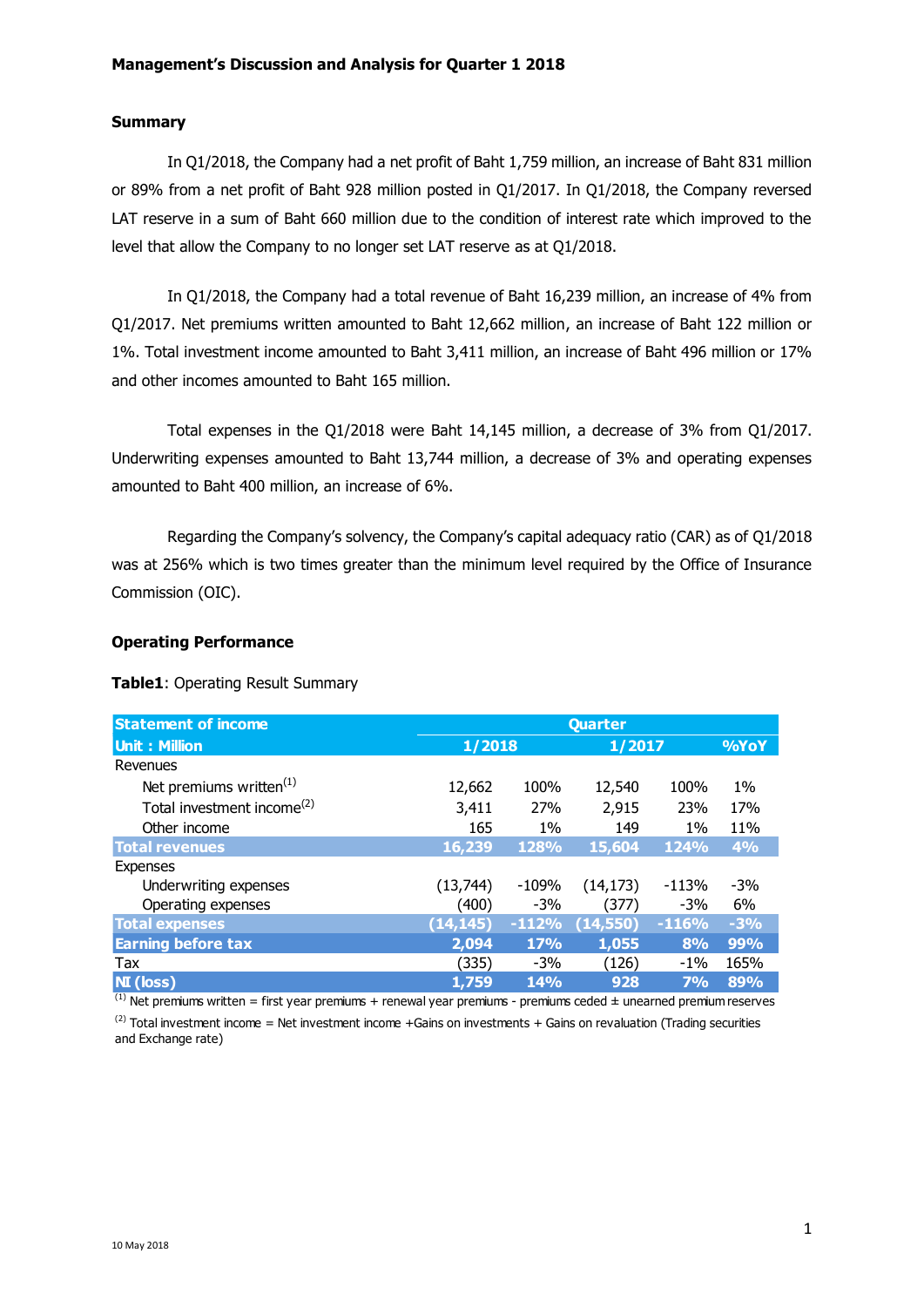#### Premium Income

In Q1/2018, net premiums written amounted to Baht 12.66 billion, a 1% increase from Q1/2017 in which the net premium written was Baht 12.54 billion. This was mainly contributed to by an increase in first year premiums and renewal year premiums.

In Q1/2018, first year premiums amounted to Baht 2.68 billion, a 6% increase. Renewal year premiums amounted to Baht 10.63 billion, an increase of 0.1%.

Bancassurance channel remained the Company's main distribution channel in Q1/2018. Its total premiums represented 69% of the total premiums earned from all channels, while those of the agent channel contributed to 25%. (2017: Bancassurance and agent channel contributions were 68% and 26%, respectively.)

|                            | 2018<br><b>Quarter 1</b> | 2017<br><b>Quarter 1</b> | Increase/<br>decrease ratio<br><b>Quarter 1</b> |
|----------------------------|--------------------------|--------------------------|-------------------------------------------------|
| Bancassurrance channel     | 1,842                    | 1,641                    | 12%                                             |
| Agents and brokers channel | 596                      | 642                      | $-7%$                                           |
| Other channel              | 239                      | 249                      | -4%                                             |
| <b>Total</b>               | 2,677                    | 2,533                    | 6%                                              |

#### **Table2**: First year premiums by channel

#### **Table 3**: Total premium by channel

|                            | 2018<br><b>Quarter 1</b> | 2017<br><b>Quarter 1</b> | Increase/<br>decrease ratio<br><b>Quarter 1</b> |
|----------------------------|--------------------------|--------------------------|-------------------------------------------------|
| Bancassurrance channel     | 9,211                    | 8,947                    | 3%                                              |
| Agents and brokers channel | 3,311                    | 3,460                    | $-4%$                                           |
| Other channel              | 783                      | 740                      | 6%                                              |
| <b>Total</b>               | 13,305                   | 13,148                   | $1\%$                                           |

#### **Table 4**: Premium of each channel to total premium ratio

|                            | 2018             | 2017             |
|----------------------------|------------------|------------------|
|                            | <b>Quarter 1</b> | <b>Quarter 1</b> |
| Bancassurrance channel     | 69%              | 68%              |
| Agents and brokers channel | 25%              | 26%              |
| Other channel              | 6%               | 6%               |
| <b>Total</b>               | <b>100%</b>      | <b>100%</b>      |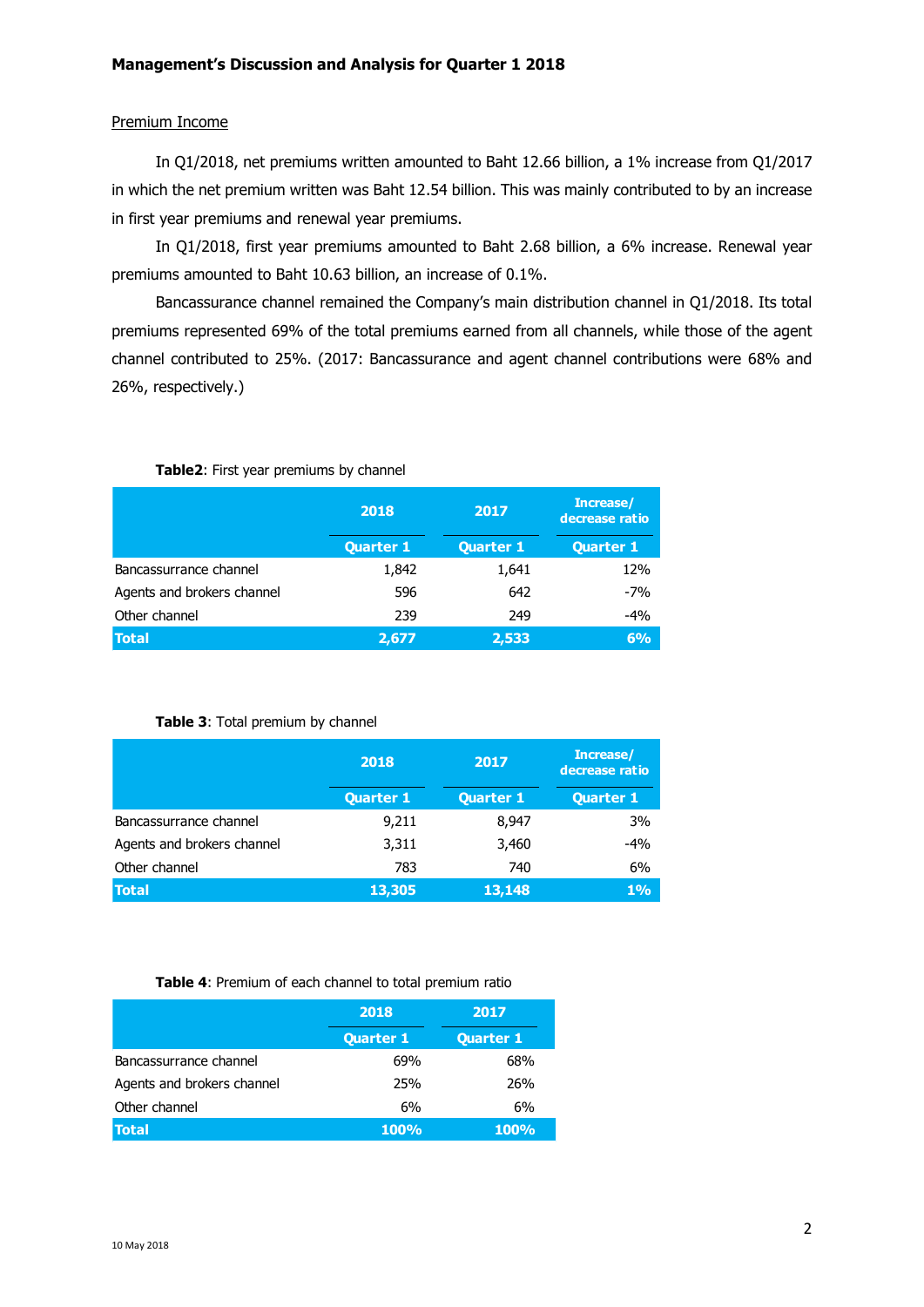#### Investment Income

|                                    | Quarter |        |               |            |
|------------------------------------|---------|--------|---------------|------------|
| <b>Unit: Million</b>               | 1/2018  | 1/2017 | <b>Change</b> | %YoY       |
| Net investment income              | 2,958   | 2,803  | 155           | 6%         |
| Gain on investment                 | 375     | 204    | 170           | 83%        |
| Fair value gain                    |         |        |               |            |
| Trading securities                 | (14)    | (3)    | (11)          | -396%      |
| Foreign exchange forward contracts | 88      | 26     | 63            | 244%       |
| Foreign exchange rate              | 5       | (115)  | 120           | 104%       |
| <b>Total</b>                       | 3,411   | 2,915  | 496           | <b>17%</b> |

**Table 5**: Investment income gain on investment and loss on revaluation

In Q1/2018, the Company had a total investment income of Baht 3.41 billion which increased by Baht 496 million or 17%. Net investment income was Baht 2.96 billion. Gain on investments was Baht 375 million, and gain on revaluation was Baht 78 million.

When considering the rate of return on investment, it could be seen that the rate of return on investment in Q1/2018 increased to 4.53% which was an increase from Q1/2017 in which the rate was 4.47%.

# Expenses

The details of significant changes in expenses between Q1/2018 and Q1/2017 can be summarized as follows:

1. Underwriting expenses in Q1/2018 decreased from Q1/2017 by 3% or Baht 429 million which was down from Baht 14.17 billion in 2017 to Baht 13.74 billion in 2018.

- 1) The item "life policy reserves increasing from prior period" decreased in the amount of Baht 4.46 billion, down Baht 3.11 billion or 41% from Baht 7.57 billion in Q1/2017. This was because there were many policies which matured, causing life policy reserves to decrease and because the Company reversed LAT reserve in a sum of Baht 660 million due to the rising interest rate which allowed the Company to no longer set LAT reserve in Q1/2018.
- 2) Benefit payments under life policies and claim payments increased by 41%. They can be divided into:
	- Policy benefit payments increased by Baht 2.29 billion or 48%. The increase was mainly owing to maturity benefit payment which increased by Baht 1.32 billion or 260% and contractual benefit payment which increased by Baht 643 million or 26%.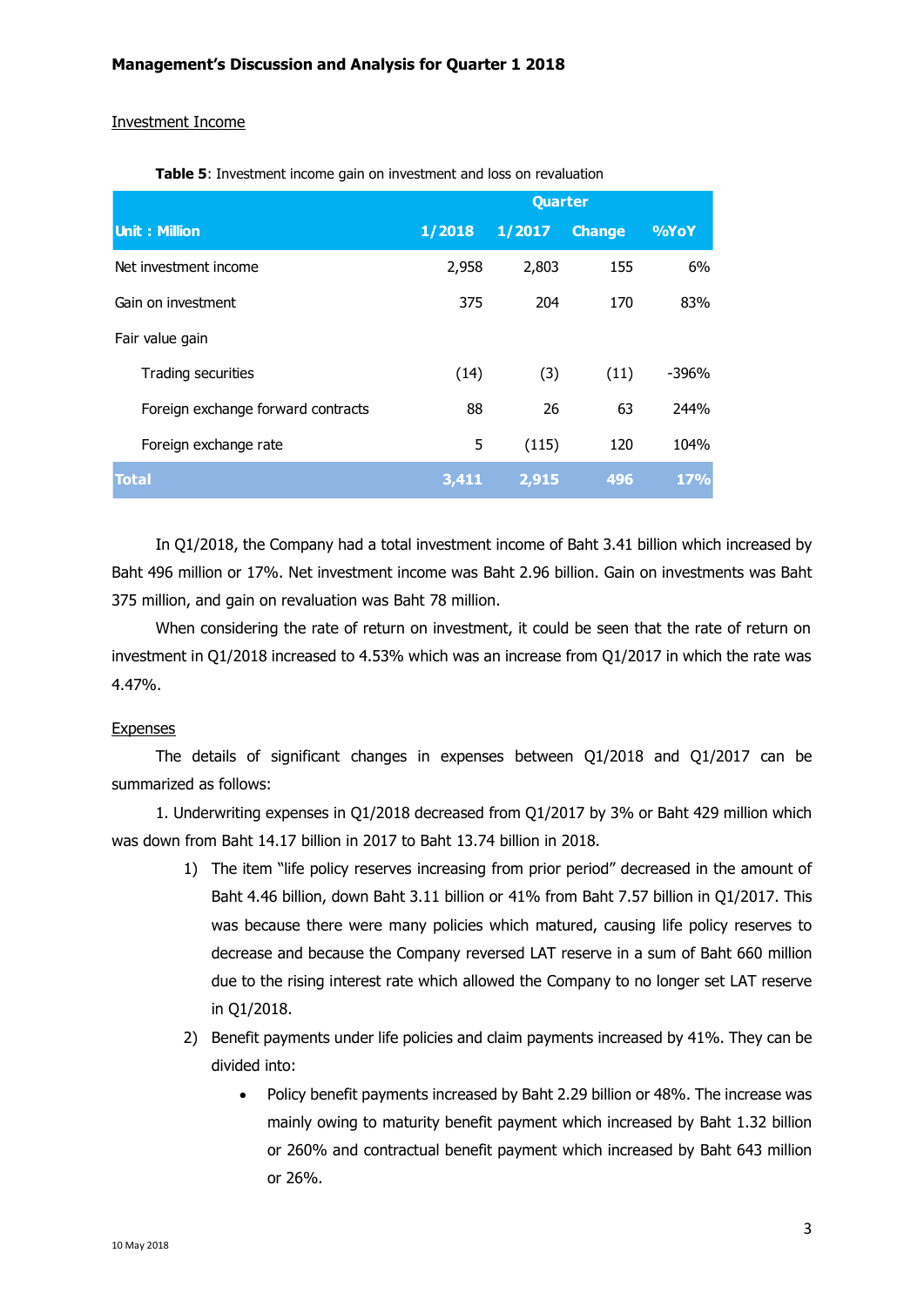- Claims and loss adjustment expenses decreased by Baht 23 million or 3%.
- 3) Commissions and brokerage increased by Baht 217 million or 26%, from Bath 833 million in the Q1/2017 to Bath 1,050 million in the Q1/2018. There was such an increase due to the Company's concentrating on the sale of long-term products which incurred higher commission rate than short-term products. It was also due to commissions for some products which had been revised upwards.

2. Operating expenses for the Q1/2018 increased by 6% or Baht 23 million, from Baht 377 million in the Q1/2017 to Baht 400 million in Q1/2018. This was mainly due to an increase in human resources costs from the annual salary rise.

# Profit for the Period for Separate Financial Statement

The Company posted a profit for Q1/2018 in a sum of Baht 1.76 billion, an increase by Baht 831 million or 89% from a net profit of Baht 928 million posted in Q1/2017. This was a result of net premium written which increased by 1%, investment income which increased by 17%, underwriting expenses which decreased by 3% due to the "life policy reserves increasing from prior period" which decreased by 41%.

## Profit for the Period for Consolidated Financial Statement

The consolidated financial statement for Q1/2018 posted a profit of Baht 1.75 billion, an increase from a net profit of Baht 922 million posted in Q1/2017 by Baht 831 million or 90%, from the reasons given in the part of separate financial statement and from the consolidation of the operating results of the Company's subsidiary companies which include BLA Insurance Broker Co., Ltd. ("BLAIB") of which the Company holds a 99% stake and Bangkok Life Assurance (Cambodia) PLC of which the Company holds a 52% stake, respectively.

# **Financial Position Summary**

**Table 6**: Financial Position Summary

| <b>Financial Position</b>            | As at 31 Mar 2018 |       | As at 31 Dec 2017 |       | <b>Change</b> |               |
|--------------------------------------|-------------------|-------|-------------------|-------|---------------|---------------|
| <b>Unit: Million</b>                 |                   |       |                   |       |               | $\frac{9}{6}$ |
| Assets                               |                   |       |                   |       |               |               |
| Cash and cash equivalents            | 6,490             | 2%    | 3,877             | $1\%$ | 2,613         | 67%           |
| Premiums due and uncollected         | 3,278             | $1\%$ | 1,910             | $1\%$ | 1,368         | 72%           |
| Accrued investment incomes           | 3,307             | $1\%$ | 2,458             | 1%    | 849           | 35%           |
| Investments                          | 295,838           | 94%   | 295,169           | 96%   | 670           | $0\%$         |
| Premises and equipment               | 1,342             | $0\%$ | 1,341             | 0%    | $\Omega$      | $0\%$         |
| Other assets                         | 4,407             | $1\%$ | 3,974             | $1\%$ | 433           | 11%           |
| <b>Total assets</b>                  | 314,662           | 100%  | 308,729           | 100%  | 5,933         | 2%            |
| Liabilities and equity               |                   |       |                   |       |               |               |
| Life policy reserves                 | 261,055           | 83%   | 256,959           | 83%   | 4,096         | 2%            |
| Other insurance contract liabilities | 9,527             | 3%    | 9.019             | 3%    | 507           | 6%            |
| Other liabilities                    | 4,430             | $1\%$ | 3,964             | $1\%$ | 465           | 12%           |
| <b>Total liabilities</b>             | 275,012           | 87%   | 269,943           | 87%   | 5,069         | 2%            |
| <b>Total equity</b>                  | 39,650            | 13%   | 38,786            | 13%   | 864           | 2%            |
| <b>Total liabilities and equity</b>  | 314,662           | 100%  | 308,729           | 100%  | 5,933         | 2%            |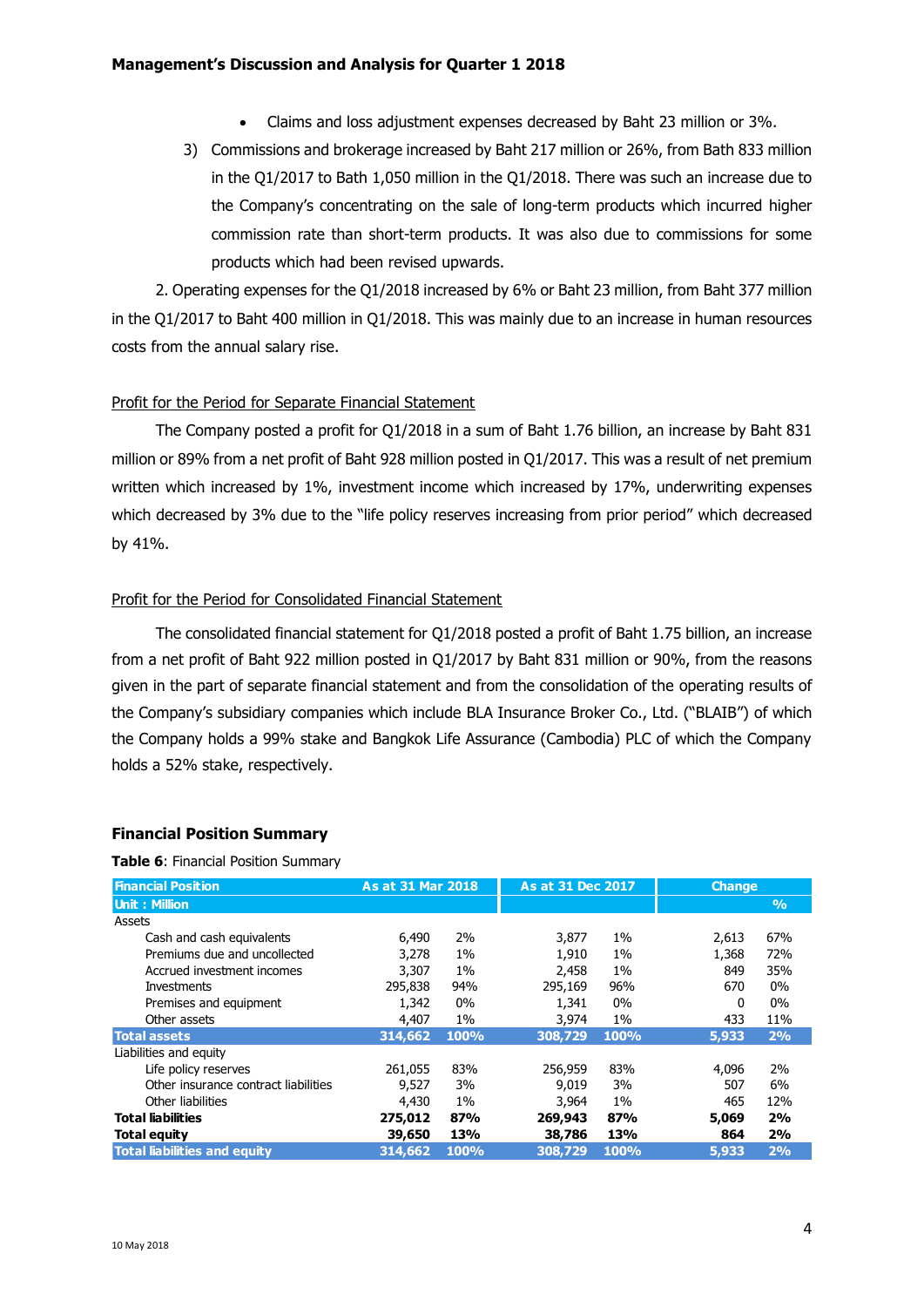# **Assets**

Total assets as of March 31, 2018 grew from December 31, 2017 by 2% or Baht 5.93 billion which was mainly due to cash and cash equivalent items which increased by Baht 2.61 billion or 67%.

## **Liabilities**

Total liabilities as of March 31, 2018 increased from December 31, 2017 by 2%, mainly from life policy reserve which rose by Baht 4.10 billion or 2% in accordance with the increasing life policy reserve of in-force policies in line with the insurance coverage period and new policies received during the period.

## **Shareholders' Equity**

Shareholders' equity increased by Baht 864 million or 2%, from Baht 38.79 billion as of December 31, 2017 to Baht 39.65 billion as of March 31, 2018. The increase was mainly contributed to by the operating profit of Baht 1.76 billion despite losses incurred from valuation of investments in available-for-sale securities, net of tax in a sum of Baht 895 million.

## **Cash Flows**

**Table 7**: Cash Flows

| <b>Unit: Million</b>                 | <b>Statement of cash flows</b> |        |               |            |
|--------------------------------------|--------------------------------|--------|---------------|------------|
| For 3 months                         | 2018                           | 2017   | <b>Change</b> |            |
| Source (used) of fund                |                                |        |               |            |
| Operating activities                 | 2,638                          | 1,776  | 862           | 49%        |
| Investment activities                | (25)                           | (81)   | 55            | 69%        |
| Financing activities                 |                                | 21     | (21)          | $-100%$    |
| Net increased (decreased) in cash    | 2,613                          | 1,716  | 897           | <b>52%</b> |
| Cash and cash equivalents -beginning | 3,877                          | 13,021 | (9, 144)      | $-70%$     |
| Cash and cash equivalents -ending    | 6,490                          | 14,737 | (8, 247)      | $-56%$     |

Cash and cash equivalents as of March 31, 2018 and 2017 were Baht 6.49 billion and Baht 14.74 billion. The increase in cash and cash equivalent amounted to Baht 2.61 billion and Baht 1.72 billion, respectively between the periods of 2018 and 2017, respectively. This was primarily owing to cash flows from operating activities.

Regarding cash flows of Q1/2018, the Company had cash flow from operating activities in the amount of Baht 2.64 billion whereas in Q1/2017, cash flow from operating activities amounting to Baht 1.78 billion due to the following entries:

> 1) Net premiums written were in a sum of Baht 12.39 billion in Q1/2018, increasing by Baht 24 million from Baht 12.37 billion in Q1/2017.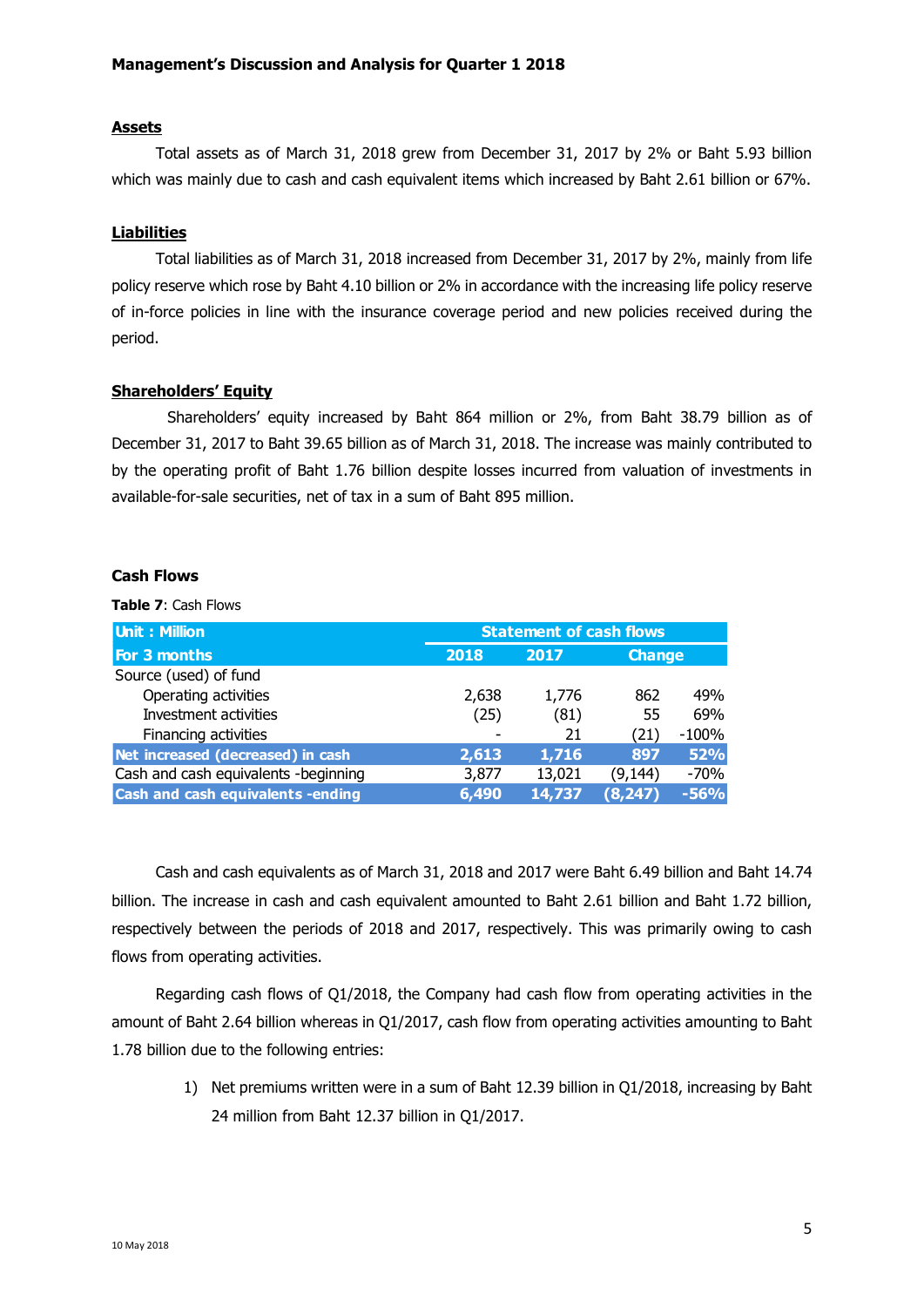- 2) Interests received, dividends received, and other investment incomes amounted to Baht 2.47 billion in Q1/2018, an increase of Baht 285 million from Q1/2017 due to an increase in investment profit from Baht 204 million in Q1/2017 to Baht 375 million in Q1/2018.
- 3) Benefits payments under life policies and loss incurred on direct insurance increased by Baht 2.80 billion from Baht 5.45 billion in Q1/2017 to Baht 8.25 billion in Q1/2018.
- 4) Investments in securities and general investments decreased by Baht 3.35 billion from Baht 5.59 billion in Q1/2017 to Baht 2.24 billion in Q1/2018.

# **Capital Adequacy under Risk-Based Capital: RBC**

As required by laws, the Company maintained capital adequacy ratio as of March 31, 2018 at 256%<sup>1</sup> which increased from 252% as of December 31, 2017. The ratio is still double the minimum level required by law.

# **Key Financial Ratios**

**Table 8:** Financial Ratios<sup>2</sup>

| <b>Financial ratio</b>                  | Quarter |        |
|-----------------------------------------|---------|--------|
|                                         | 1/2018  | 1/2017 |
| NI / Total income                       | 10.8%   | 5.9%   |
| NI / Net premium                        | 13.8%   | 7.4%   |
| Life policy reserve / Net premium       | 35.0%   | 59.9%  |
| Underwriting expenses / Net premium     | 107.9%  | 112.3% |
| Operating expenses / Net premium        | 3.1%    | 3.0%   |
| Investment assets / Total asset         | 96.1%   | 96.9%  |
| Investment assets / Life policy reserve | 115.8%  | 116.4% |
| NI / Average investment assets          | 4.53%   | 4.47%  |
| NI / Average equity                     | 17.9%   | 10.9%  |
| NI / Average assets                     | 2.3%    | 1.3%   |
| Car ratio $1$                           | 256%    | 253%   |

1

- Investment assets to total asset ratio  $=$  (cash and cash equivalents & investment assets)/ total asset
- Investment assets to life policy reserve ratio = (cash and cash equivalents & investment assets)/ / life policy reserve

- Return on investment = investment income/ average investment asset
- Return on equity  $=$  net income/ average total equity

<sup>1</sup>This ratio has not been reviewed and audited by CPA.

<sup>2</sup>Calculation formulas:

Net income ratio  $=$  net income/ total income

Net income to net premium ratio  $=$  net income/ net premium

Reserve to net premium ratio  $=$  increase in policy reserve over the previous period/ net premium

Underwriting expenses to net premium ratio  $=$  Underwriting expenses/ net premium

Operating expenses to net premium ratio  $=$  Operating expenses/ net premium

 $Return on Asset$  = net income/ average total asset